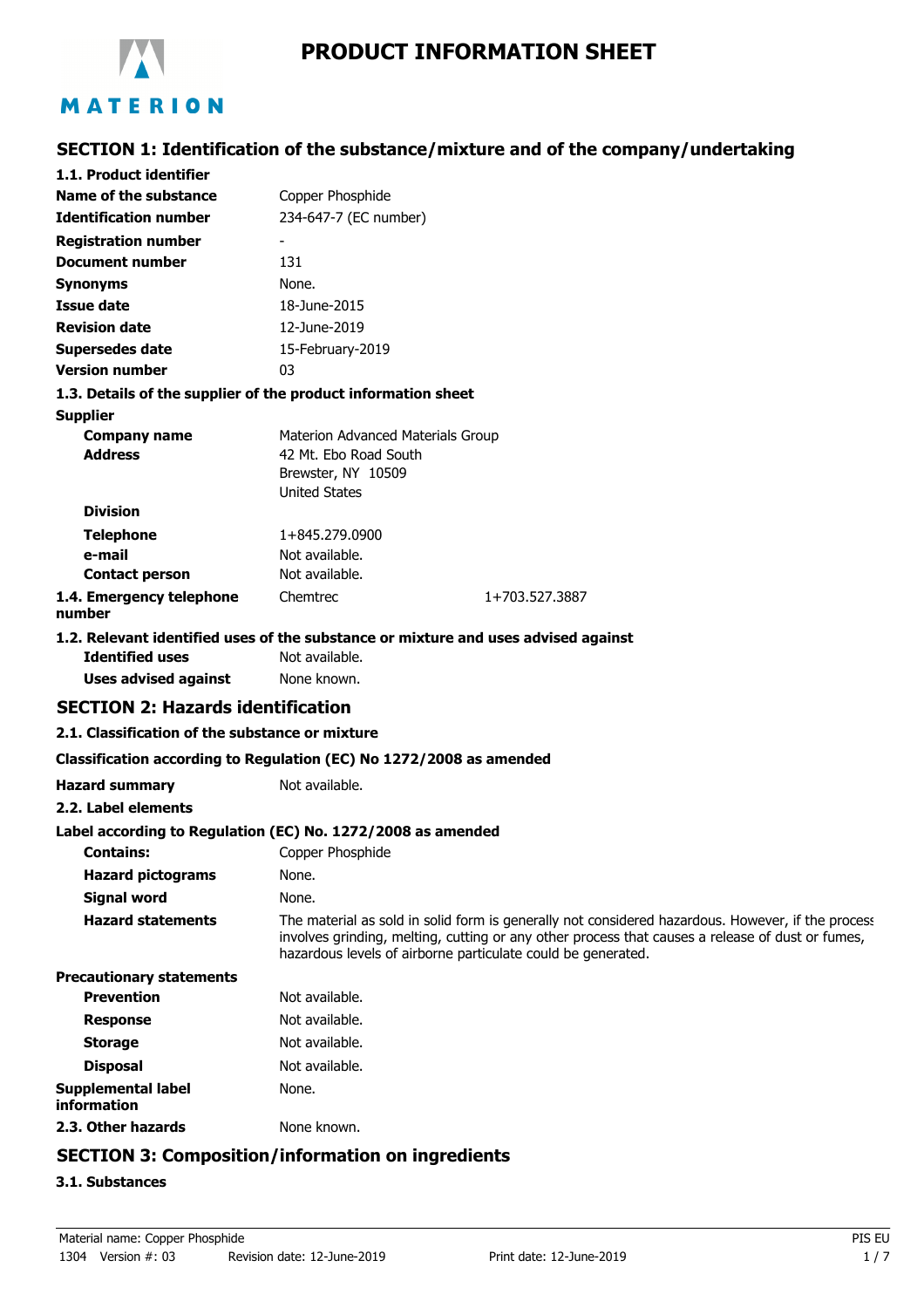| <b>General information</b>                                                                 |                |                         |                                         |  |              |
|--------------------------------------------------------------------------------------------|----------------|-------------------------|-----------------------------------------|--|--------------|
| <b>Chemical name</b>                                                                       | $\frac{1}{2}$  | CAS-No. / EC<br>No.     | <b>REACH Registration No. Index No.</b> |  | <b>Notes</b> |
| Copper Phosphide                                                                           | $99 - 100$     | 12019-57-7<br>234-647-7 |                                         |  |              |
| <b>Classification:</b>                                                                     |                |                         |                                         |  |              |
| <b>SECTION 4: First aid measures</b>                                                       |                |                         |                                         |  |              |
| <b>General information</b>                                                                 | Not available. |                         |                                         |  |              |
| 4.1. Description of first aid measures                                                     |                |                         |                                         |  |              |
| <b>Inhalation</b>                                                                          | Not available. |                         |                                         |  |              |
| <b>Skin contact</b>                                                                        | Not available. |                         |                                         |  |              |
| Eye contact                                                                                | Not available. |                         |                                         |  |              |
| <b>Ingestion</b>                                                                           | Not available. |                         |                                         |  |              |
| 4.2. Most important<br>symptoms and effects, both<br>acute and delayed                     | Not available. |                         |                                         |  |              |
| 4.3. Indication of any<br>immediate medical attention<br>and special treatment<br>needed   | Not available. |                         |                                         |  |              |
| <b>SECTION 5: Firefighting measures</b>                                                    |                |                         |                                         |  |              |
| <b>General fire hazards</b>                                                                | Not available. |                         |                                         |  |              |
| 5.1. Extinguishing media<br>Suitable extinguishing<br>media                                | Not available. |                         |                                         |  |              |
| <b>Unsuitable extinguishing</b><br>media                                                   | Not available. |                         |                                         |  |              |
| 5.2. Special hazards arising<br>from the substance or<br>mixture                           | Not available. |                         |                                         |  |              |
| 5.3. Advice for firefighters<br><b>Special protective</b><br>equipment for<br>firefighters | Not available. |                         |                                         |  |              |
| <b>SECTION 6: Accidental release measures</b>                                              |                |                         |                                         |  |              |
| 6.1. Personal precautions, protective equipment and emergency procedures                   |                |                         |                                         |  |              |
| For non-emergency<br>personnel                                                             | Not available. |                         |                                         |  |              |
| For emergency<br>responders                                                                | Not available. |                         |                                         |  |              |
| <b>6.2. Environmental</b><br>precautions                                                   | Not available. |                         |                                         |  |              |
| 6.3. Methods and material for<br>containment and cleaning up                               | Not available. |                         |                                         |  |              |

## **SECTION 7: Handling and storage**

**6.4. Reference to other** Not available.

| 7.1. Precautions for safe<br>handling                                   | Not available. |
|-------------------------------------------------------------------------|----------------|
| 7.2. Conditions for safe<br>storage, including any<br>incompatibilities | Not available. |
| 7.3. Specific end use(s)                                                | Not available. |

## **SECTION 8: Exposure controls/personal protection**

## **8.1. Control parameters**

**sections**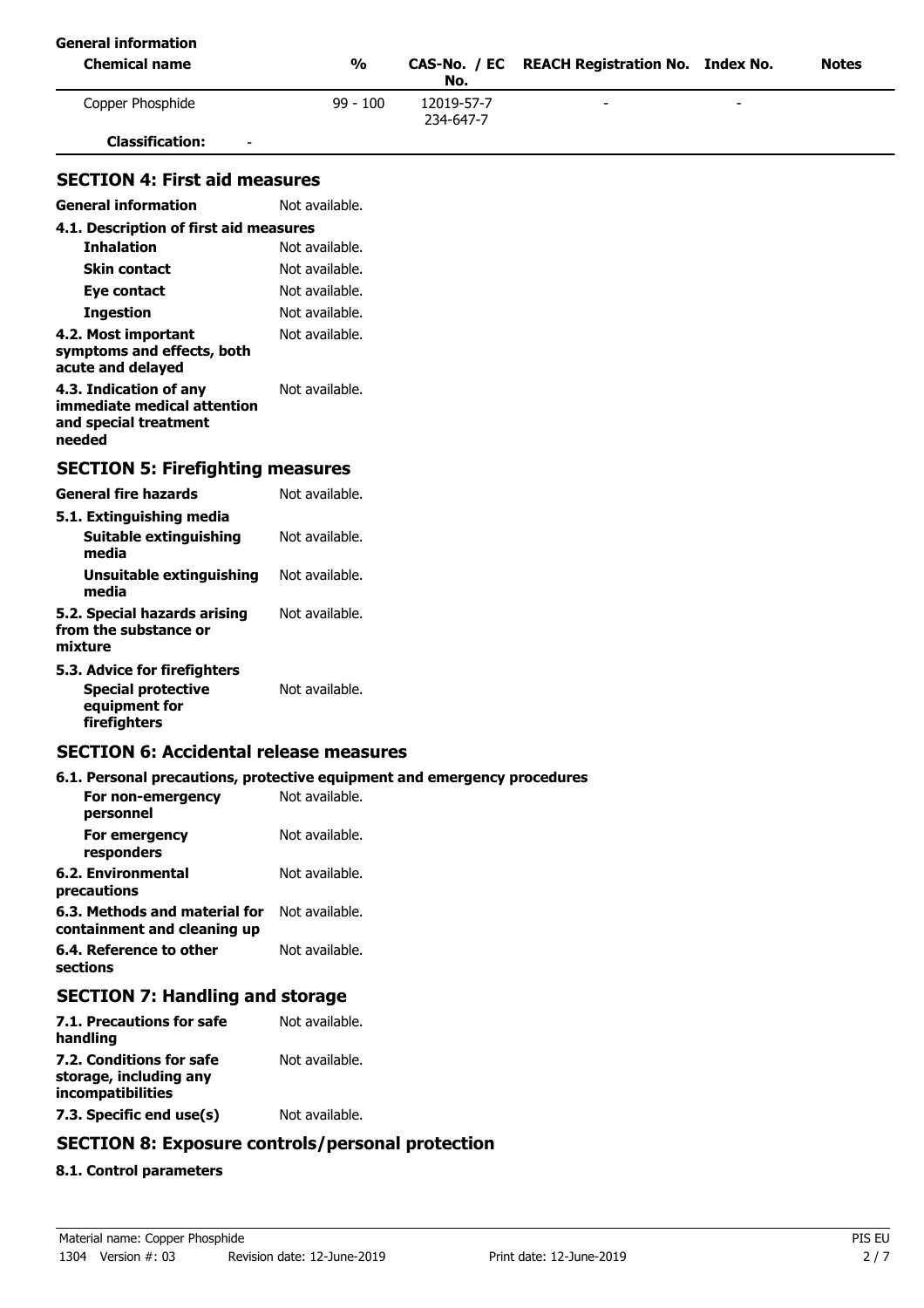| Occupational exposure limits |  |  |
|------------------------------|--|--|
|------------------------------|--|--|

|  |  | Austria. MAK List, OEL Ordinance (GwV), BGBI. II, no. 184/20 |  |
|--|--|--------------------------------------------------------------|--|

| <b>Material</b>                                                                                                                                  | <b>Type</b> | <b>Value</b>         | <b>Form</b>               |
|--------------------------------------------------------------------------------------------------------------------------------------------------|-------------|----------------------|---------------------------|
| Copper Phosphide (CAS<br>12019-57-7)                                                                                                             | <b>MAK</b>  | 1 mg/m $3$           | Inhalable fraction.       |
|                                                                                                                                                  |             | $0,1 \, \text{mg/m}$ | Fume and respirable dust. |
|                                                                                                                                                  | <b>STEL</b> | $4$ mg/m $3$         | Inhalable fraction.       |
|                                                                                                                                                  |             | $0.4$ mg/m $3$       | Fume and respirable dust. |
| Bulgaria. OELs. Regulation No 13 on protection of workers against risks of exposure to chemical agents at work<br><b>Material</b>                | <b>Type</b> | <b>Value</b>         |                           |
| Copper Phosphide (CAS<br>12019-57-7)                                                                                                             | <b>TWA</b>  | 1 mg/m $3$           |                           |
| Estonia. OELs. Occupational Exposure Limits of Hazardous Substances. (Annex of Regulation No. 293 of 18<br>September 2001)                       |             |                      |                           |
| <b>Material</b>                                                                                                                                  | <b>Type</b> | <b>Value</b>         | <b>Form</b>               |
| Copper Phosphide (CAS<br>12019-57-7)                                                                                                             | <b>TWA</b>  | 1 mg/m $3$           | Total dust.               |
|                                                                                                                                                  |             | $0,2$ mg/m3          | Respirable dust.          |
| <b>Finland. Workplace Exposure Limits</b>                                                                                                        |             |                      |                           |
| <b>Material</b>                                                                                                                                  | <b>Type</b> | <b>Value</b>         | <b>Form</b>               |
| Copper Phosphide (CAS<br>12019-57-7)                                                                                                             | <b>TWA</b>  | $0,02$ mg/m3         | Respirable.               |
| Germany. DFG MAK List (advisory OELs). Commission for the Investigation of Health Hazards of Chemical<br><b>Compounds in the Work Area (DFG)</b> |             |                      |                           |
| <b>Material</b>                                                                                                                                  | <b>Type</b> | <b>Value</b>         | <b>Form</b>               |
| Copper Phosphide (CAS<br>12019-57-7)                                                                                                             | <b>TWA</b>  | $0,01$ mg/m3         | Respirable fraction.      |
| Hungary. OELs. Joint Decree on Chemical Safety of Workplaces<br><b>Material</b>                                                                  | <b>Type</b> | <b>Value</b>         |                           |
| Copper Phosphide (CAS<br>12019-57-7)                                                                                                             | <b>STEL</b> | $4$ mg/m $3$         |                           |
|                                                                                                                                                  | <b>TWA</b>  | 1 mg/m3              |                           |
| <b>Italy. Occupational Exposure Limits</b>                                                                                                       |             |                      |                           |
| Material                                                                                                                                         | Type        | Value                | Form                      |
| Copper Phosphide (CAS<br>12019-57-7)                                                                                                             | <b>TWA</b>  | 1 mg/m3              | Dust and mist.            |
|                                                                                                                                                  |             | $0,2$ mg/m3          | Fume.                     |
| Latvia. OELs. Occupational exposure limit values of chemical substances in work environment<br><b>Material</b>                                   | <b>Type</b> | Value                |                           |
| Copper Phosphide (CAS<br>12019-57-7)                                                                                                             | <b>TWA</b>  | $0,5$ mg/m3          |                           |
| Lithuania. OELs. Limit Values for Chemical Substances, General Requirements                                                                      |             |                      |                           |
| <b>Material</b>                                                                                                                                  | <b>Type</b> | <b>Value</b>         | Form                      |
| Copper Phosphide (CAS<br>12019-57-7)                                                                                                             | <b>TWA</b>  | 1 mg/m $3$           | Inhalable fraction.       |
|                                                                                                                                                  |             | $0,2$ mg/m3          | Respirable fraction.      |
| <b>Netherlands. OELs (binding)</b>                                                                                                               |             |                      |                           |
| <b>Material</b>                                                                                                                                  | <b>Type</b> | <b>Value</b>         | Form                      |
| Copper Phosphide (CAS<br>12019-57-7)                                                                                                             | <b>TWA</b>  | $0,1$ mg/m3          | Inhalable fraction.       |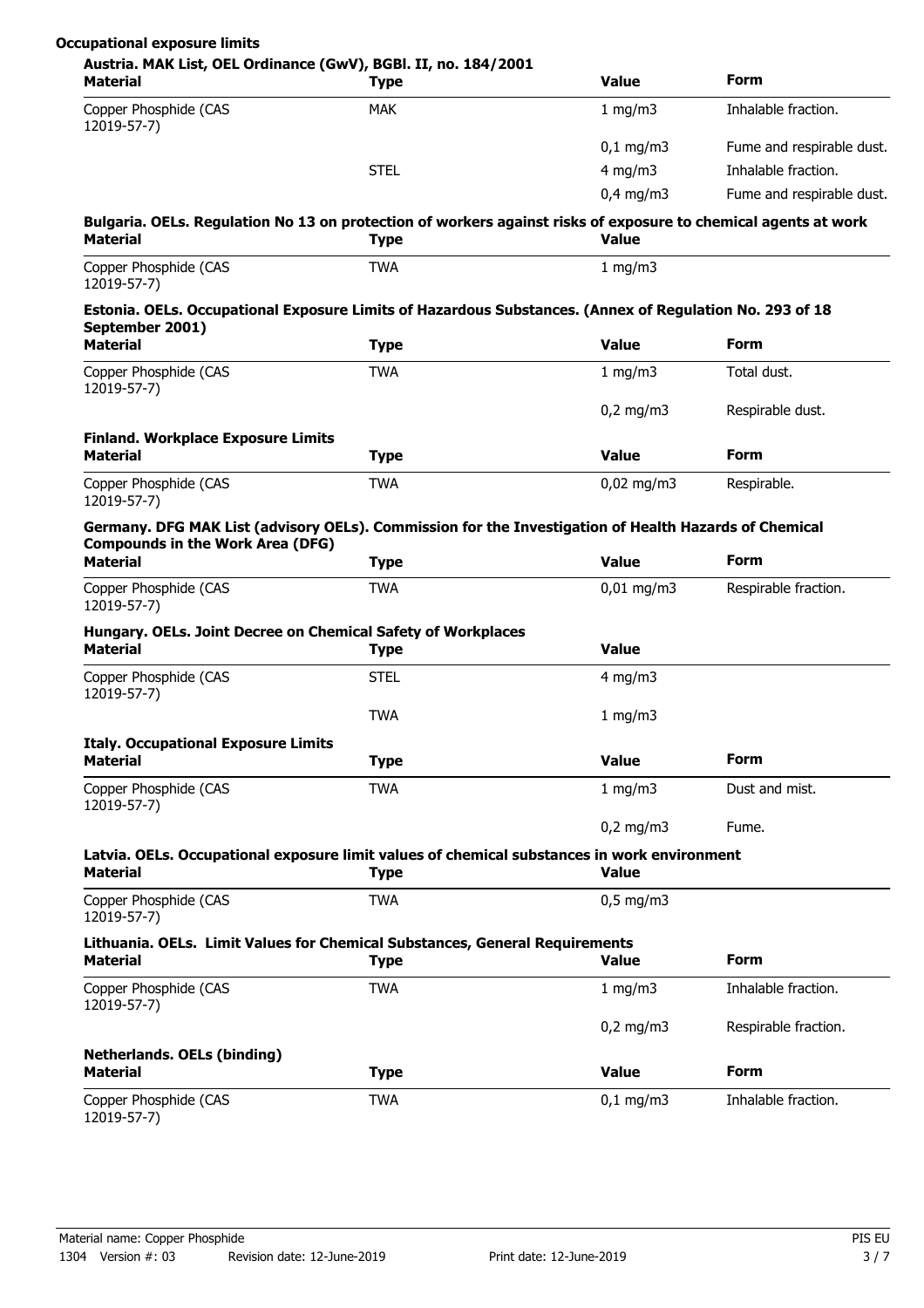| and intensities of harmful health factors in the work environment, Journal of Laws 2014, item 817<br><b>Material</b>    | <b>Type</b>                                                | <b>Value</b>          |                     |
|-------------------------------------------------------------------------------------------------------------------------|------------------------------------------------------------|-----------------------|---------------------|
| Copper Phosphide (CAS<br>12019-57-7)                                                                                    | <b>TWA</b>                                                 | $0,2$ mg/m3           |                     |
| Slovakia. OELs. Regulation No. 300/2007 concerning protection of health in work with chemical agents<br><b>Material</b> | <b>Type</b>                                                | <b>Value</b>          | Form                |
| Copper Phosphide (CAS<br>12019-57-7)                                                                                    | <b>TWA</b>                                                 | 1 mg/m $3$            | Inhalable fraction. |
|                                                                                                                         |                                                            | $0,2$ mg/m3           | Respirable fume.    |
| Slovenia. OELs. Regulations concerning protection of workers against risks due to exposure to chemicals while           |                                                            |                       |                     |
| working (Official Gazette of the Republic of Slovenia)                                                                  |                                                            |                       |                     |
| <b>Material</b>                                                                                                         | <b>Type</b>                                                | <b>Value</b>          | Form                |
| Copper Phosphide (CAS<br>12019-57-7)                                                                                    | <b>TWA</b>                                                 | 1 mg/m3               | Inhalable fraction. |
| Sweden. OELs. Work Environment Authority (AV), Occupational Exposure Limit Values (AFS 2015:7)<br><b>Material</b>       | <b>Type</b>                                                | <b>Value</b>          | Form                |
| Copper Phosphide (CAS<br>12019-57-7)                                                                                    | <b>TWA</b>                                                 | $0.01 \text{ ma/m}$ 3 | Respirable dust.    |
| Switzerland. SUVA Grenzwerte am Arbeitsplatz<br><b>Material</b>                                                         | <b>Type</b>                                                | <b>Value</b>          | Form                |
| Copper Phosphide (CAS                                                                                                   | <b>STEL</b>                                                | $0,2$ mg/m3           | Inhalable fraction. |
| 12019-57-7)                                                                                                             |                                                            |                       |                     |
|                                                                                                                         | <b>TWA</b>                                                 | $0,1$ mg/m3           | Inhalable fraction. |
| <b>Biological limit values</b>                                                                                          | No biological exposure limits noted for the ingredient(s). |                       |                     |
| <b>Recommended monitoring</b><br>procedures                                                                             | Not available.                                             |                       |                     |
| Derived no effect levels<br>(DNELs)                                                                                     | Not available.                                             |                       |                     |
| <b>Predicted no effect</b><br>concentrations (PNECs)                                                                    | Not available.                                             |                       |                     |
| 8.2. Exposure controls                                                                                                  |                                                            |                       |                     |
| <b>Appropriate engineering</b><br>controls                                                                              | Not available.                                             |                       |                     |
| Individual protection measures, such as personal protective equipment                                                   |                                                            |                       |                     |
| <b>General information</b>                                                                                              | Not available.                                             |                       |                     |
| Eye/face protection                                                                                                     | Not available.                                             |                       |                     |
| <b>Skin protection</b>                                                                                                  |                                                            |                       |                     |
| - Hand protection                                                                                                       | Not available.                                             |                       |                     |
| - Other                                                                                                                 | Not available.                                             |                       |                     |
| <b>Respiratory protection</b>                                                                                           | Not available.                                             |                       |                     |
| <b>Thermal hazards</b>                                                                                                  | Not available.                                             |                       |                     |
| <b>Hygiene measures</b>                                                                                                 | Not available.                                             |                       |                     |
| <b>Environmental exposure</b><br><b>controls</b>                                                                        | Not available.                                             |                       |                     |
| <b>SECTION 9: Physical and chemical properties</b>                                                                      |                                                            |                       |                     |
| 9.1. Information on basic physical and chemical properties                                                              |                                                            |                       |                     |
| <b>Appearance</b>                                                                                                       |                                                            |                       |                     |
| <b>Physical state</b>                                                                                                   | Solid.                                                     |                       |                     |
| <b>Form</b>                                                                                                             | Not available.                                             |                       |                     |
| <b>Colour</b>                                                                                                           | Not available.                                             |                       |                     |
| Odour                                                                                                                   | Not available.                                             |                       |                     |
| <b>Odour threshold</b>                                                                                                  | Not available.                                             |                       |                     |

**Melting point/freezing point** Not available. Material name: Copper Phosphide PIS EU

**pH** Not available.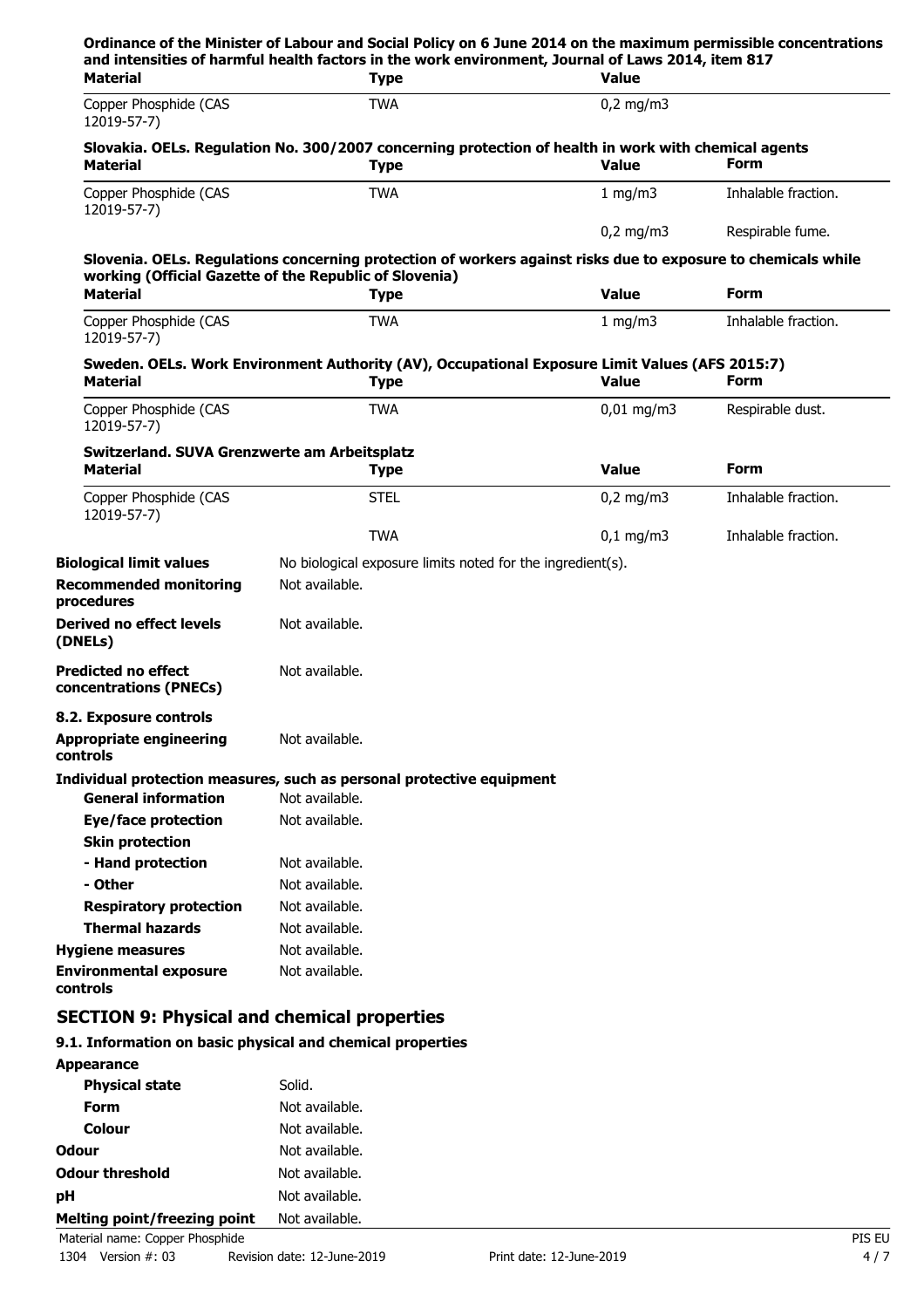| Initial boiling point and<br>boiling range        | Not available. |
|---------------------------------------------------|----------------|
| <b>Flash point</b>                                | Not available. |
| <b>Evaporation rate</b>                           | Not available. |
| Flammability (solid, gas)                         | Not available. |
| Upper/lower flammability or explosive limits      |                |
| <b>Flammability limit - lower</b><br>(%)          | Not available. |
| <b>Flammability limit -</b><br>upper (%)          | Not available. |
| <b>Vapour pressure</b>                            | Not available. |
| <b>Vapour density</b>                             | Not available. |
| <b>Relative density</b>                           | Not available. |
| Solubility(ies)                                   |                |
| <b>Solubility (water)</b>                         | Not available. |
| <b>Partition coefficient</b><br>(n-octanol/water) | Not available. |
| <b>Auto-ignition temperature</b>                  | Not available. |
| <b>Decomposition temperature</b>                  | Not available. |
| <b>Viscosity</b>                                  | Not available. |
| <b>Explosive properties</b>                       | Not available. |
| <b>Oxidising properties</b>                       | Not available. |
| 9.2. Other information                            |                |
| Molecular formula                                 | Cu3P           |
| Molecular weight                                  | 252,59 g/mol   |

## **SECTION 10: Stability and reactivity**

| 10.1. Reactivity                            | Not available. |
|---------------------------------------------|----------------|
| 10.2. Chemical stability                    | Not available. |
| 10.3. Possibility of hazardous<br>reactions | Not available. |
| 10.4. Conditions to avoid                   | Not available. |
| 10.5. Incompatible materials                | Not available. |
| 10.6. Hazardous<br>decomposition products   | Not available. |

# **SECTION 11: Toxicological information**

| <b>General information</b>                 | Not available.     |  |  |  |
|--------------------------------------------|--------------------|--|--|--|
| Information on likely routes of exposure   |                    |  |  |  |
| <b>Inhalation</b>                          | Not available.     |  |  |  |
| Skin contact                               | Not available.     |  |  |  |
| Eye contact                                | Not available.     |  |  |  |
| Ingestion                                  | Not available.     |  |  |  |
| <b>Symptoms</b>                            | Not available.     |  |  |  |
| 11.1. Information on toxicological effects |                    |  |  |  |
| <b>Acute toxicity</b>                      | No data available. |  |  |  |
| <b>Skin corrosion/irritation</b>           | Not available.     |  |  |  |
| Serious eye damage/eye<br>irritation       | Not available.     |  |  |  |
| <b>Respiratory sensitisation</b>           | Not available.     |  |  |  |
| <b>Skin sensitisation</b>                  | Not available.     |  |  |  |
| Germ cell mutagenicity                     | Not available.     |  |  |  |

#### **Carcinogenicity**

**Hungary. 26/2000 EüM Ordinance on protection against and preventing risk relating to exposure to carcinogens at work (as amended)** Not listed.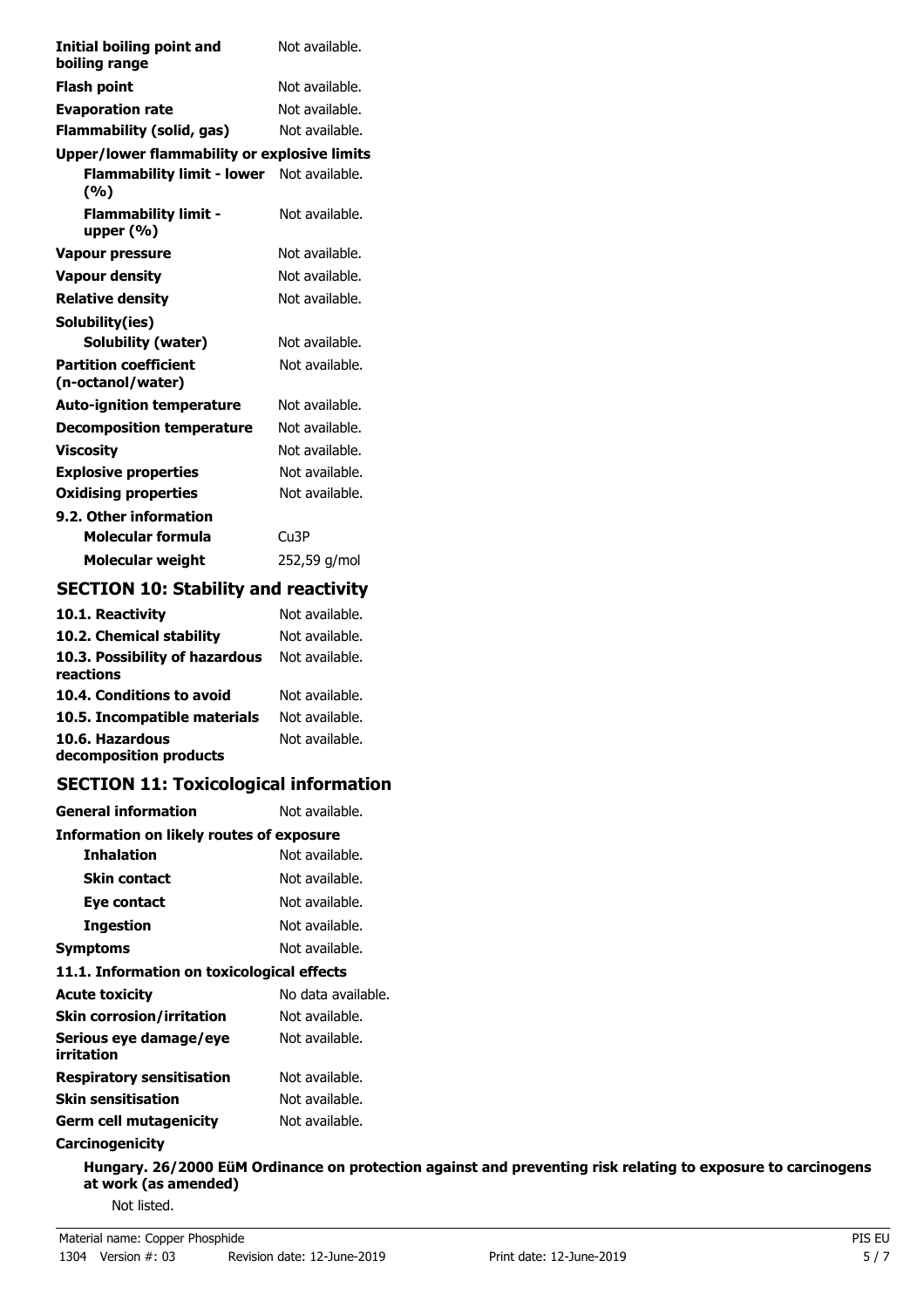| <b>Reproductive toxicity</b>                              | Not available.                                |                            |
|-----------------------------------------------------------|-----------------------------------------------|----------------------------|
| Specific target organ toxicity<br>- single exposure       | Not available.                                |                            |
| Specific target organ toxicity<br>- repeated exposure     | Not available.                                |                            |
| Aspiration hazard                                         | Not available.                                |                            |
| Mixture versus substance<br>information                   | Not available.                                |                            |
| Other information                                         | Not available.                                |                            |
| <b>SECTION 12: Ecological information</b>                 |                                               |                            |
| 12.1. Toxicity                                            | No toxicity data noted for the ingredient(s). |                            |
| 12.2. Persistence and<br>degradability                    | Not available.                                |                            |
| 12.3. Bioaccumulative<br>potential                        | Not available.                                |                            |
| <b>Partition coefficient</b><br>n-octanol/water (log Kow) | Not available.                                |                            |
| <b>Bioconcentration factor (BCF)</b>                      | Not available.                                |                            |
| 12.4. Mobility in soil                                    | Not available.                                |                            |
| 12.5. Results of PBT and<br>vPvB assessment               | Not a PBT or vPvB substance or mixture.       |                            |
| 12.6. Other adverse effects                               | Not available.                                |                            |
| 12.7. Additional information                              |                                               |                            |
| Estonia Dangerous substances in groundwater Data          |                                               |                            |
| Copper Phosphide (CAS 12019-57-7)                         |                                               | Copper (Cu)<br>Copper (Cu) |
| Estonia Dangerous substances in soil Data                 |                                               |                            |
|                                                           |                                               |                            |

Copper Phosphide (CAS 12019-57-7) Copper (Cu) 100 mg/kg

 $(1)$  1000 ug/l (u) 15 ug/l

Copper (Cu) 150 mg/kg Copper (Cu) 500 mg/kg

## **SECTION 13: Disposal considerations**

#### **13.1. Waste treatment methods**

| <b>Residual waste</b>         | Not available. |
|-------------------------------|----------------|
| <b>Contaminated packaging</b> | Not available. |
| EU waste code                 | Not available. |

## **SECTION 14: Transport information**

#### **ADR**

14.1. - 14.6.: Not regulated as dangerous goods.

**RID**

14.1. - 14.6.: Not regulated as dangerous goods.

**ADN**

14.1. - 14.6.: Not regulated as dangerous goods.

**IATA**

14.1. - 14.6.: Not regulated as dangerous goods.

## **IMDG**

14.1. - 14.6.: Not regulated as dangerous goods.

# **SECTION 15: Regulatory information**

## **15.1. Safety, health and environmental regulations/legislation specific for the substance or mixture EU regulations**

**Regulation (EC) No. 1005/2009 on substances that deplete the ozone layer, Annex I and II, as amended** Not listed.

**Regulation (EC) No. 850/2004 On persistent organic pollutants, Annex I as amended** Not listed.